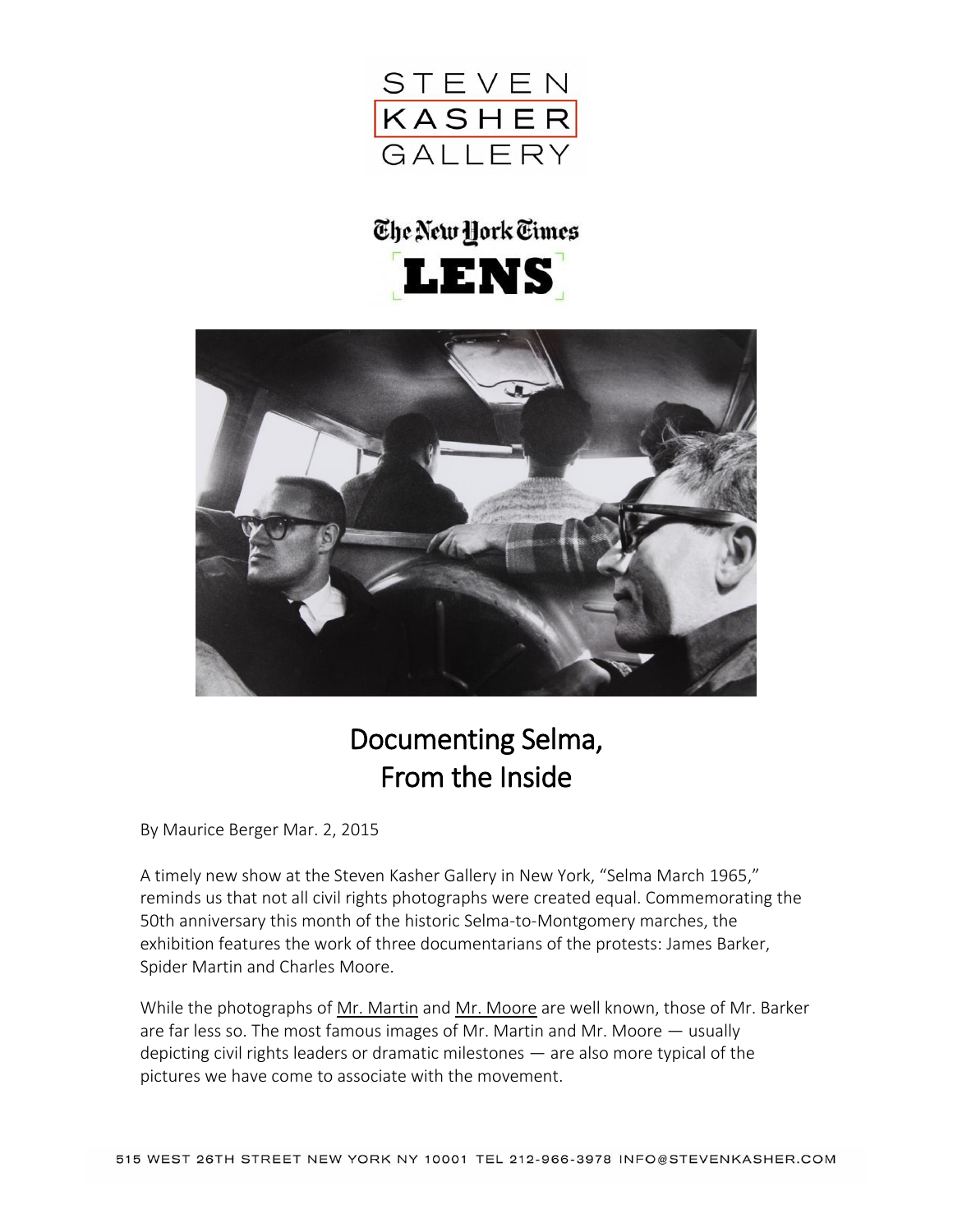

On the other hand, Mr. Barker's images are more intimate, focusing on volunteers and their everyday activities. The gallery believes his photographs are the only ones known of the Selma demonstrations that were taken from the viewpoint of a participant observer rather than a journalist.

Working as a technical photographer at Washington State University, where he studied as an undergraduate, Mr. Barker was selected by an ad hoc committee at the university to travel to Selma, Ala., to support marchers and document their activities. In March 1965, activists would make three attempts to complete a five-day, 54-mile march to Montgomery. The first was thwarted by state troopers, who mercilessly attacked protesters with clubs and tear gas as they attempted to cross the Edmund Pettus Bridge. The second was voluntarily suspended by demonstrators to avoid another "Bloody Sunday," as the first clash was called.

Mr. Barker's photographs depict the strategy sessions, meetings among activist groups, and the efforts to support and sustain hundreds of protesters.



The Alabama National Guard near the house of people watching the marchers pass by. Credit James H. Barker/Steven Kasher Gallery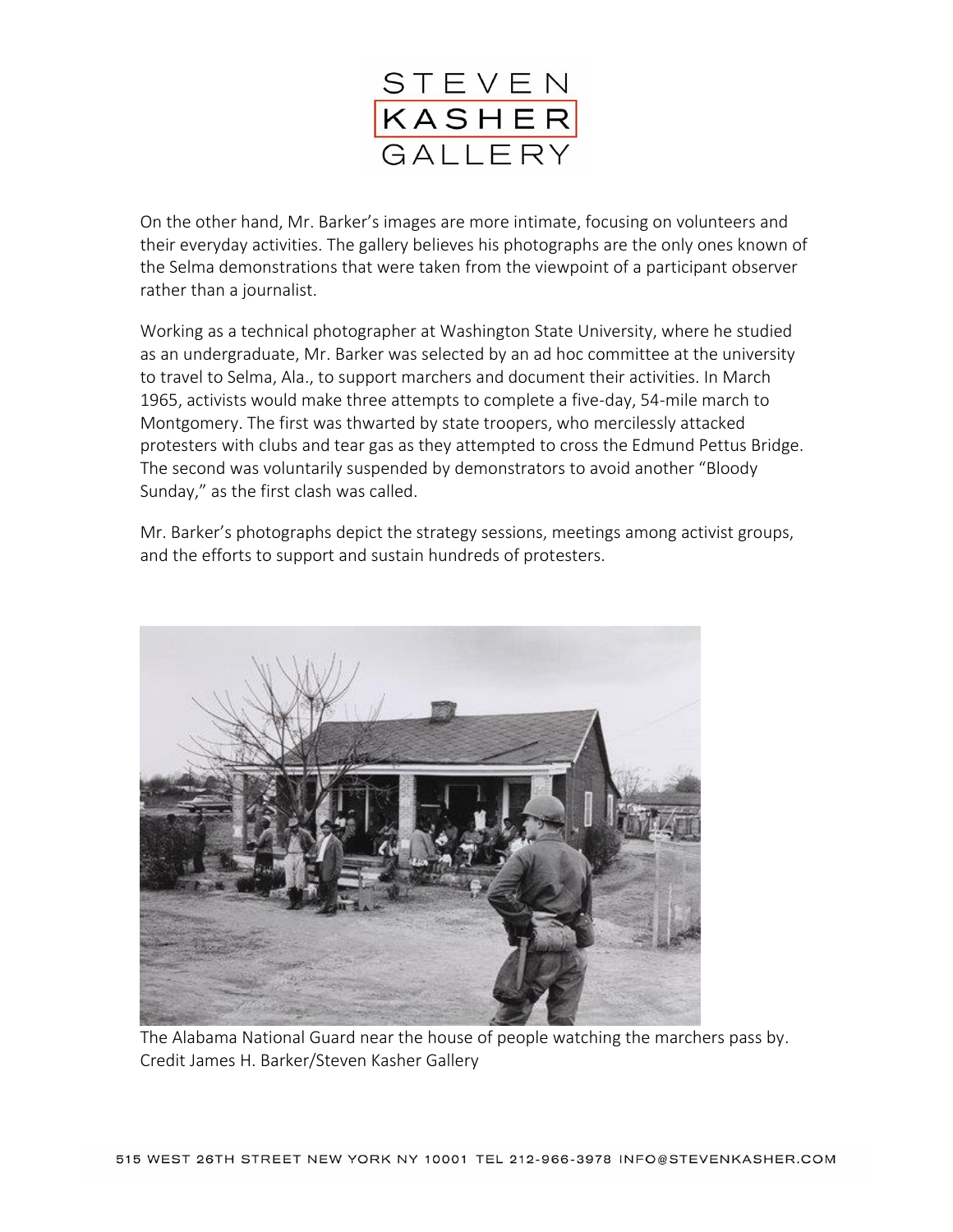

"I was not trying to create a narrative of events, but rather to reveal the nature of the people, their emotions and developing relationships as they experienced the march," Mr. Barker said. "My intent was that their expressions and body language exhibit the context of the event."

His images reveal the resourcefulness, cooperation and skill that allowed activists to pull off a historic event of this magnitude: organizers sitting around a table, engrossed in conversation; media-savvy demonstrators reading newspaper accounts of the march; a teenager stacking boxes in a chapel basement, the site of a makeshift kitchen, infirmary and meeting hall; and a news conference with the Rev. Andrew Young, shown not from the perspective of its subject but from the behind-the-scenes scrum of cameramen.

Underscoring his insider status, Mr. Barker photographed the memos and directives that lined the walls of the office of the Student Nonviolent Coordinating Committee, a key organizer of the march. One note, attempting to locate the owner of an Oldsmobile, was particularly chilling. As Mr. Barker later discovered, the car belonged to Viola Liuzzo, the Michigan housewife and activist murdered by the Ku Klux Klan the night after the march concluded.

But mainstream publications rarely ran understated civil rights imagery. The relationship between the news media and political activists was symbiotic: Intentionally or otherwise, photojournalists provided dramatic images that demonstrated the gravity of the problem and appealed to a sense of fairness and justice, helping to sway public opinion. The activities of the movement offered those publications a continuing and dramatic story told through enthralling images that helped sell magazines and newspapers. The more dramatic the photograph, the more desirable it was to editors and publishers.

Free of these constraints — and the need to sell pictures — Mr. Barker focused on the movement's back story rather than its edgier public face. "When photographing an event, I only do so when I can wander about and shoot what interests me, and not be burdened with any thoughts about how the photos will be used or fitted to a page," observed Mr. Barker, who has lived in Alaska since the 1970s, where he documents native communities.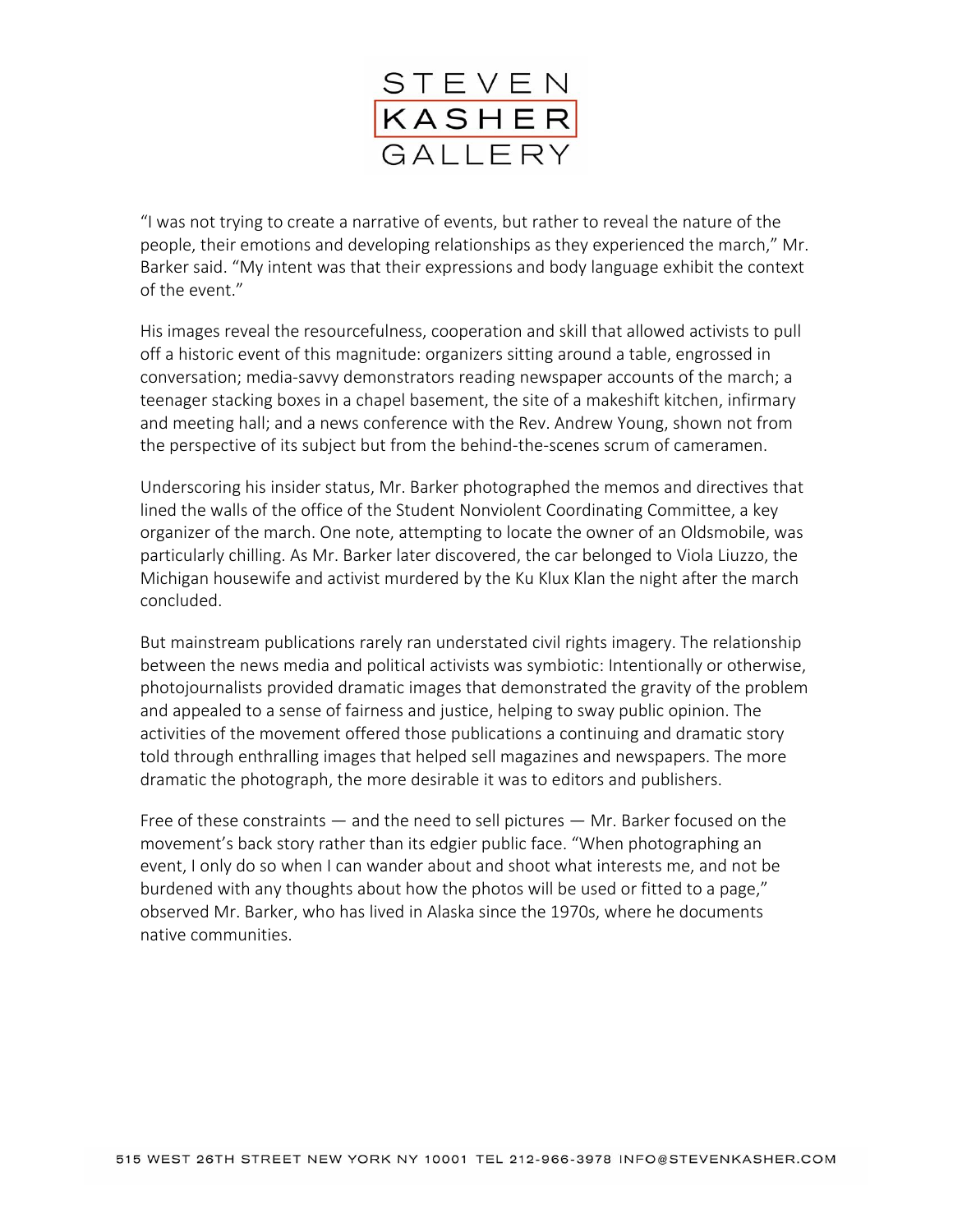



Singing "We Shall Overcome" in front of Brown Chapel in Selma, Ala. Credit James H. Barker/Steven Kasher Gallery

Mr. Barker's insider access, and the trust it engendered, allowed him to represent his subjects as complex beings rather than as nameless icons of the struggle. Many of the most famous civil rights photographs depicted events impassively and from afar  $-$  lines of demonstrators marching across barren fields, a sea of humanity on the Washington Mall, jets of water knocking children to the ground in Birmingham. Mr. Barker's photographs portrayed something considerably more nuanced and allusive: the intensity, fear, weariness, tedium and determination that registered on the faces and in the body language of Selma's brave foot soldiers.

When marchers finally reached the steps of the Capitol building in Montgomery on March 25, 1965, they had not just made history, they had also changed it. Photographs and television footage of "Bloody Sunday" would convince a skeptical nation of the justness of the civil rights struggle. These disquieting images were instrumental in the passage of the Voting Rights Acts later that year.

But as demonstrators changed the world, helped by photojournalists committed to providing the news media with what they believed were the most potent and effective images, Mr. Barker remained steadfast in his personal mission to document the prosaic,